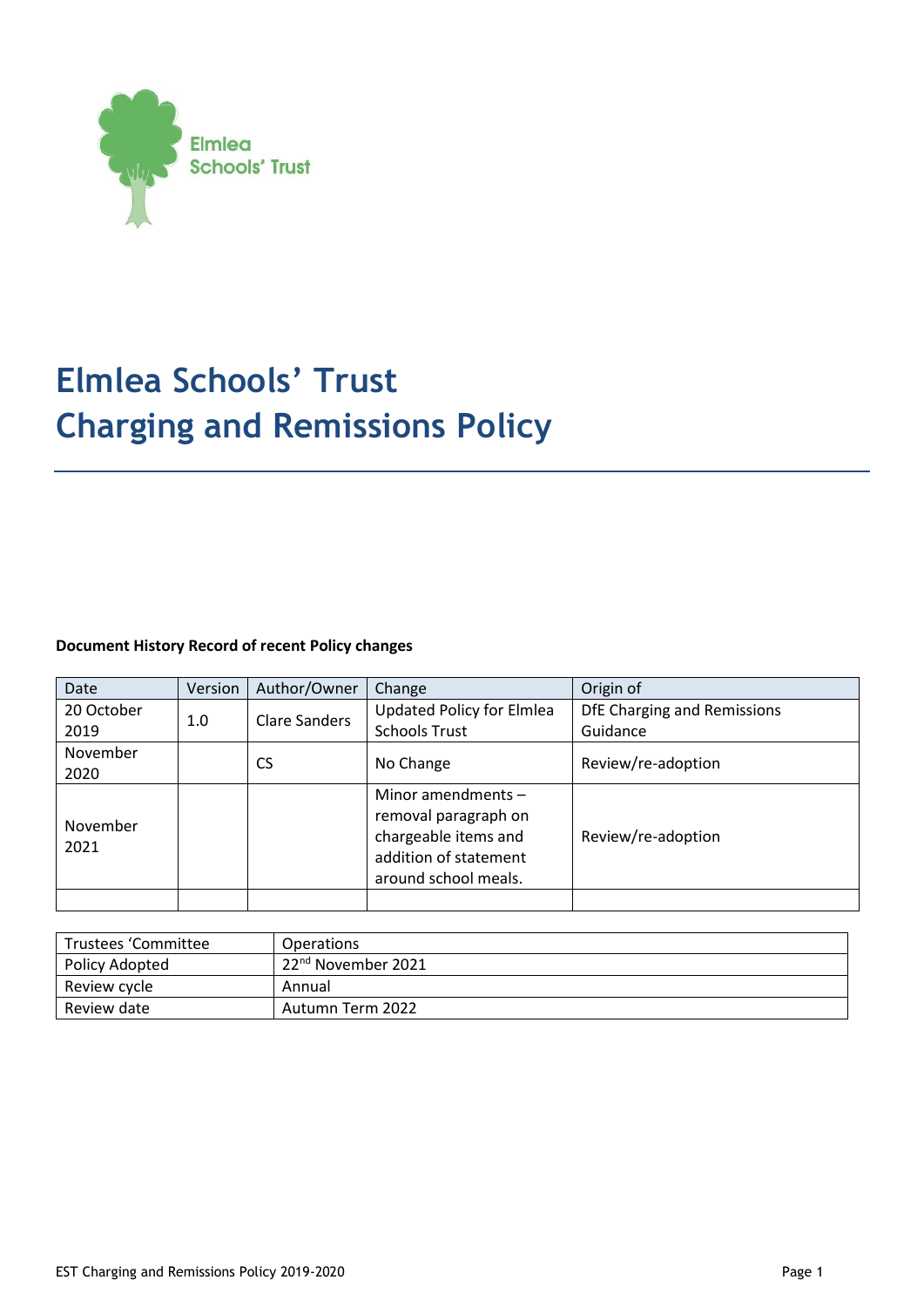## **ELMLEA SCHOOLS' TRUST CHARGING AND REMISSIONS POLICY 2019/2020**

### **Introduction**

This charging and remissions policy complies with statutory requirements and is reviewed on an annual basis.

### **The Legal Framework**

The objectives of the charging provisions in the Education Reform Act 1988 are:

- to maintain the right to free school education
- to establish that activities offered wholly or mainly during normal teaching time should be available to all pupils regardless of their parents'/carers' ability or willingness to help meet the cost
- to give schools discretion to charge for optional activities provided wholly or mainly out of school hours
- to confirm the right of schools to invite voluntary contributions for the benefit of the school or in support of any activity organised by the school whether during or outside school hours

## **Charging Policy**

### **Activities without charge**

There will be no charge for the following activities:

- education provided wholly or mostly during school hours. This includes the supply of any materials, books, instruments, other equipment and also transport provided in school hours to carry pupils between the school and an activity;
- education provided outside school hours if it is part of the National Curriculum, or part of a syllabus for a prescribed public examination which the pupil is being prepared for at the school, or part of religious education;
- instrumental and vocal music tuition for pupils learning individually or in groups, unless the tuition is provided at the request of the pupil's parent/carer.

#### **Voluntary Contributions**

Where the school cannot levy charges, and it is not possible to make these additional activities within the resources ordinarily available to the school, the school may request or invite parents to make a contribution towards the cost of the trip.

Examples where parents may be asked to cover the cost

- visiting performers (theatre, dance and music groups)
- school educational visits
- cookery ingredients
- music lessons (see also information on peripatetic music lessons)
- art and craft materials
- swimming

Requests for voluntary contributions will make it clear that:

- there will be no obligation to contribute
- that no child will be excluded from an activity or treated differently according to whether or not his/her parents have made any contribution in response to a request
- the activity might not take place if voluntary contributions are not forthcoming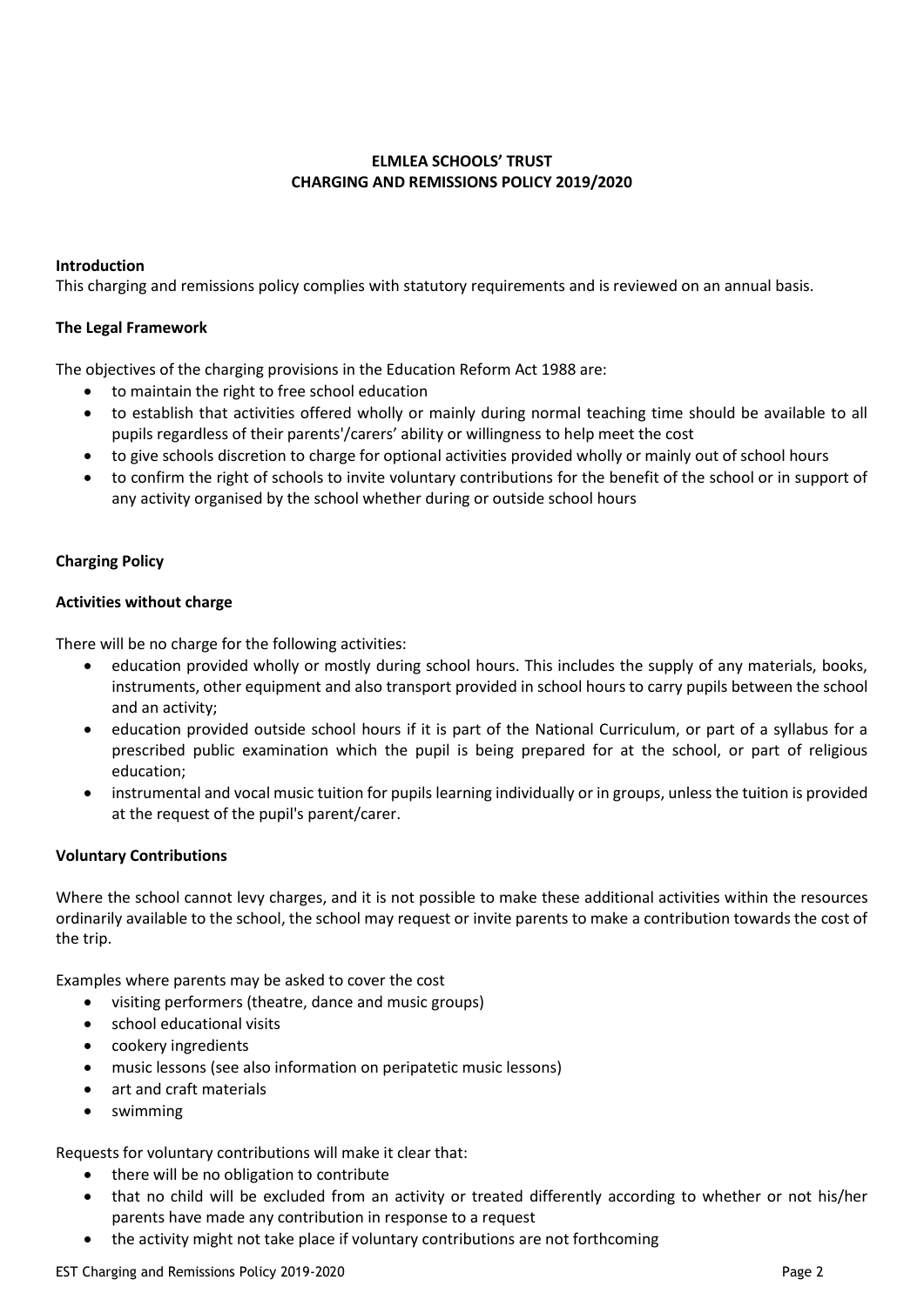Parents and Carers may through genuine hardship feel unable to make a voluntary contribution. All Parents and Carers are made aware that financial support may be made available providing they fulfil the specified criteria. The school will use information that a child is in receipt of free school meals and/or pupil premium as a starting point and all parents should be advised annually that failure to take up benefits for which they may be eligible may mean that their child does not have access to available funding.

#### **Chargeable Activities /Items**

The following items will have to be paid for by parents, the school may recover the full costs of the following activities, but charges will not exceed actual cost:

**Resources** : Materials, books, instruments, or equipment, where the child's parent wishes him/her to own them;

**School Meals:** The cost of school meals for pupils in years 3 to 6 will be charged to parents (exemptions for FSM) .

**Peripatetic Music Lessons** : The cost of lessons and the hire of school instruments will be charged to parents. Parents must pay in advance for music tuition or their child will be withdrawn from lessons. The school will invoice parents clearly stating when payment is due.

#### *Note regarding music tuition:*

*Although the law states that, in general, all education provided during school hours must be free, instrumental and vocal music tuition is an exception to that rule.* 

*The Charges for Music Tuition (England) Regulations 2007 set out the circumstances in which charges can be made for tuition in playing a musical instrument, including vocal tuition.* 

*Charges may be made for vocal or instrumental tuition provided either individually, or to groups of any size, provided that the tuition is provided at the request of the pupil's parent. Charges may not exceed the cost of the provision, including the cost of the staff who provide the tuition. The regulations make clear that charging may not be made if the teaching is either an essential part of the national curriculum, or is provided under the first access to the key stage 2 Instrumental and Vocal Tuition Programme. They also make clear that no charge may be made in respect of a pupil who is looked after by a local authority (within the meaning of section 22(l) of the Children Act 1989).*

**Clothing** Parents will be expected to provide suitable clothing for children for daily class work, for indoor and outdoor PE and protective clothing e.g. aprons for cooking, art and craft.

## **Education provided outside of school time that is not**:

- part of the national curriculum;

- part of a syllabus for a prescribed public examination that the pupil is being prepared for at the school; or

- part of religious education.

## **Charge calculations**

In calculating the cost of optional extras an amount may be included in relation to:

- any materials, books, instruments, or equipment provided in connection with the optional extra;
- the cost of buildings and accommodation;
- support staff;
- teaching staff engaged under contracts for services purely to provide an optional extra, this includes supply teachers engaged specifically to provide the optional extra; and
- the cost, or an appropriate proportion of the costs, for teaching staff employed to provide tuition in playing a musical instrument, or vocal tuition, where the tuition is an optional extra.
- Any charge made in respect of individual pupils will not exceed the actual cost of providing the optional extra activity, divided equally by the number of pupils participating.

**Transport** (other than transport that is required to take the pupil to school or to other premises where the local authority/governing body have arranged for the pupil to be provided with education);

**Residential Visits** - Board and lodging for a pupil on a residential visit (subject to remission arrangements); Payment for educational visits is not normally refundable in the event of non-attendance. Cancellation terms of Residential Educational Visits are as per the terms notified at the time of booking.